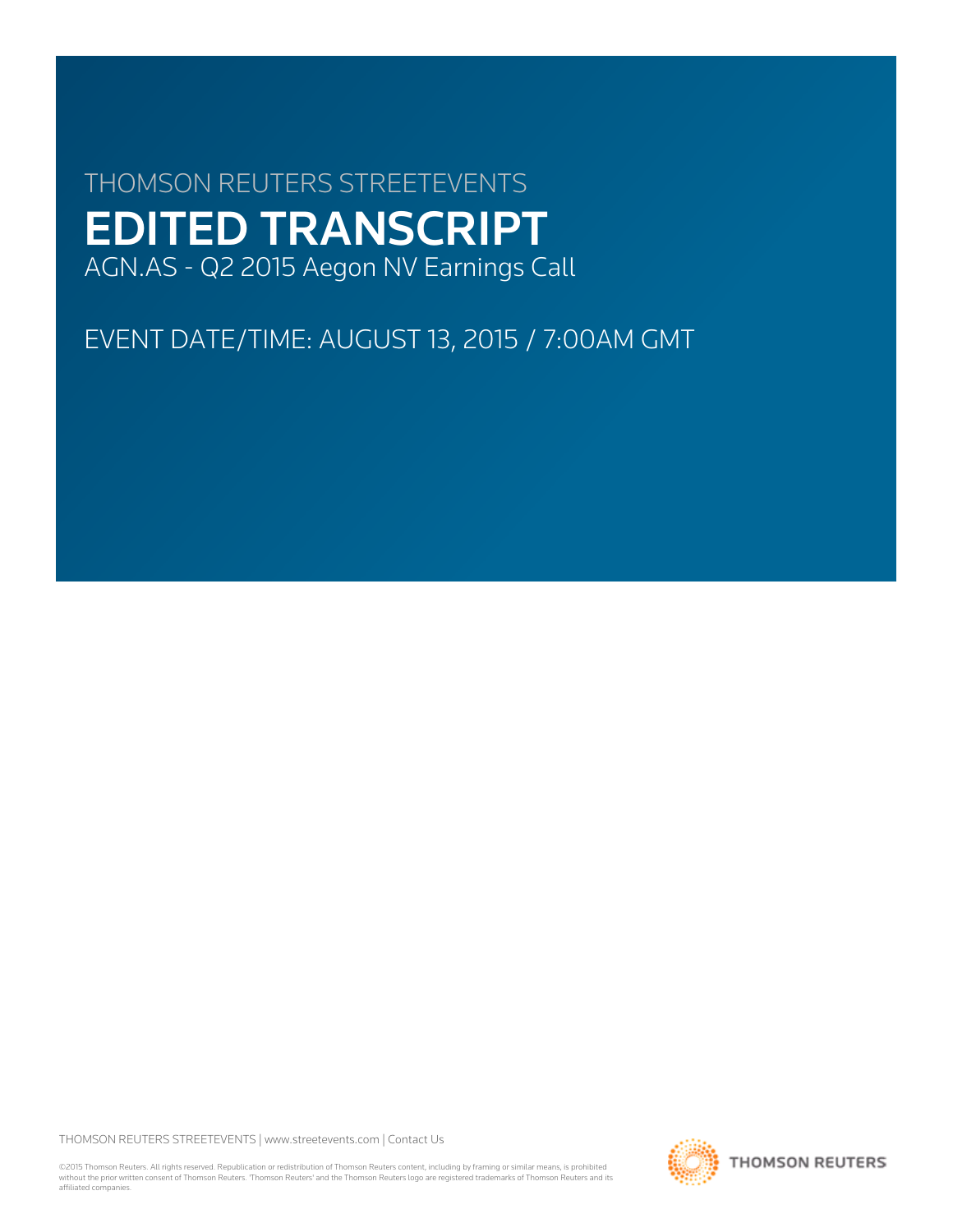### **CORPORATE PARTICIPANTS**

**[Willem van den Berg](#page-1-0)** Aegon NV - Head of IR **[Alex Wynaendts](#page-1-1)** Aegon NV - CEO **[Darryl Button](#page-4-0)** Aegon NV - CFO

### **CONFERENCE CALL PARTICIPANTS**

**[Farooq Hanif](#page-4-1)** Citigroup - Analyst **[Ashik Musaddi](#page-6-0)** JPMorgan - Analyst **[William Elderkin](#page-7-0)** Goldman Sachs - Analyst **[Mark Cathcart](#page-8-0)** Jefferies - Analyst **[David Andrich](#page-9-0)** Morgan Stanley - Analyst **[Gordon Aitken](#page-9-1)** RBC - Analyst **[Nick Holmes](#page-10-0)** Societe Generale - Analyst **[Steven Haywood](#page-12-0)** HSBC - Analyst **[Matthias de Wit](#page-14-0)** KBC Securities - Analyst **[Archie van Riemsdijk](#page-16-0)** Dow Jones Newswires - Media

### **PRESENTATION**

#### **Operator**

<span id="page-1-0"></span>Good day and welcome to the Aegon quarter-two results conference call. Today's conference is being recorded. At this time I would like to turn the conference over to Willem. Please go ahead.

### **Willem van den Berg** - Aegon NV - Head of IR

<span id="page-1-1"></span>Thank you Lisa. Good morning and thanks to everyone for joining this conference call on Aegon's second-quarter 2015 results. Our CEO, Alex Wynaendts, will provide you with an update of this quarter's performance before then taking questions alongside our CFO, Darryl Button. We would appreciate it if you take a moment to review our disclaimer on forward-looking statements which is at the back of this presentation. I'll now hand it over to Alex.

### **Alex Wynaendts** - Aegon NV - CEO

Good morning and, as always, thank you for joining us. I'm happy to present today a solid set of results, with increased earnings, increased sales and cash flows, all of which I'll address in more detail in the next couple of slides. Return on equity came in at 8.2% for the quarter or 8.9% excluding our run-off businesses.

Let's turn to slide 3, which gives an overview of the most important elements of this quarter's underlying earnings and net income. Underlying earnings before tax were up by 7% to EUR549m. This increase was the result of growth in our fee business and favorable currency movement which more than compensated for the divestment of our activities in Canada and France and from lower earnings in life and protection and fixed annuities in the US.

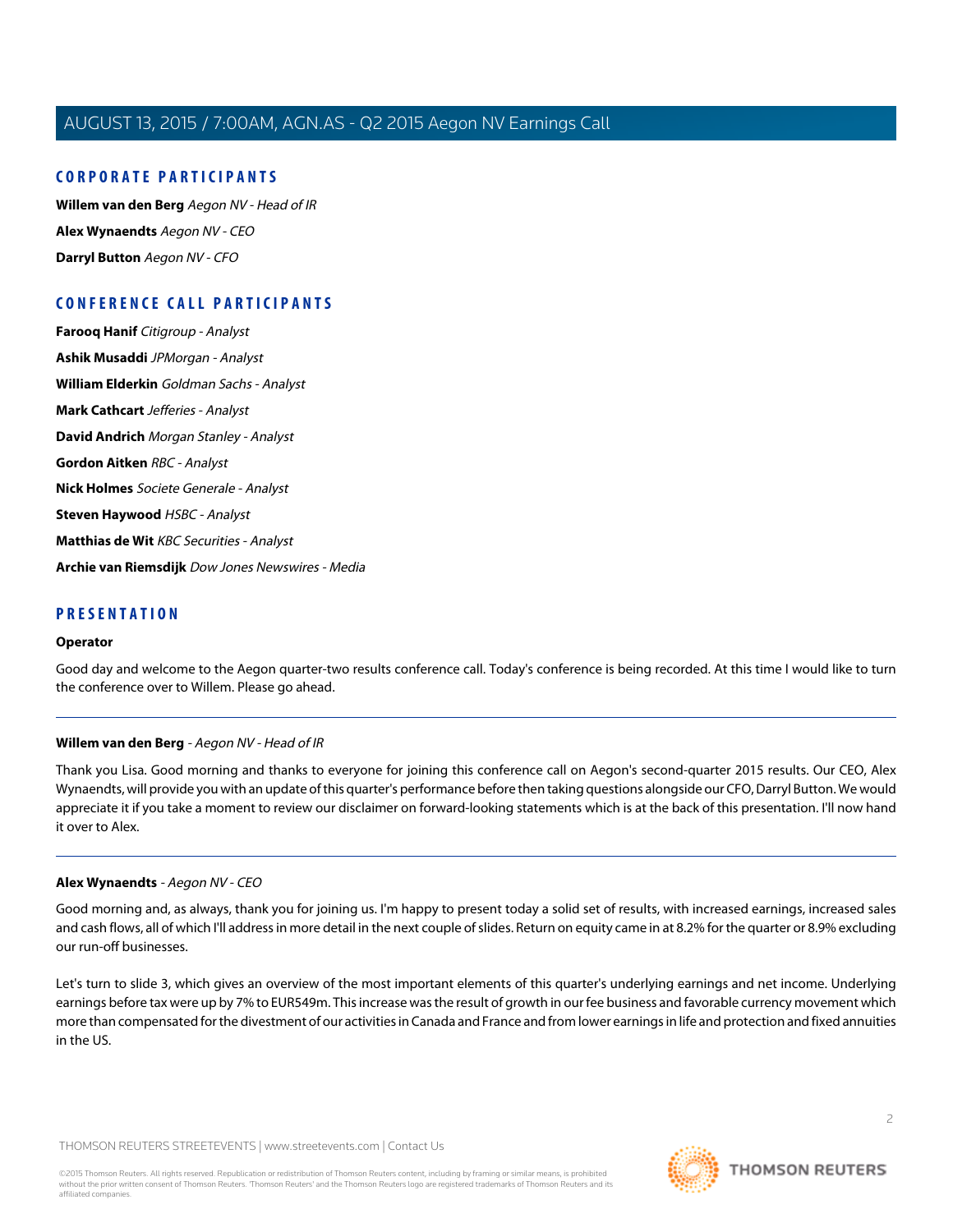Mortality results in our US life insurance business much improved from the first quarter but still came in EUR17m below expectations. Experience was unfavorable, particularly in the block of universal life products sold more than a decade ago. Fair-value items had a significant impact on our net income. And this is due to volatile financial markets, and I will take you through this in more detail on the next slide.

We break out fair-value items down in four categories. And, as you will see, unfortunately almost everything went against us this quarter. Firstly, the loss of fair value investments. This was mainly driven by lower-than-expected returns on hedge funds and oil and gas-related investments following the drop in oil prices. This was partly compensated by positive revaluations on our Dutch real estate portfolio as the housing market continues to recover.

Secondly, as a result of the increase in interest rate both in US and Europe, the value of our liabilities decreased substantially. However, hedges declined more, resulting in a loss of EUR186m on fair value hedging with an accounting mismatch -- match. Specifically in the Netherlands, volatile market circumstances in the second quarter led to historically high swings in our guarantee provisions and related hedges.

Thirdly, fair value hedging without an accounting match had a loss of EUR73m, mainly due to the macro hedge on the closed book of variable annuities in the US. This was caused by an increase in interest rates impacting the hedges, timing of adjustment to the equity hedge program and losses related to successful uptake of the in-house lump sum offering for a legacy variable annuity book.

And fourth and finally, other fair value items largely offset each other.

I'll now move to slide 5, which shows how our fee-based business are continue to perform well. Our focus on growing our variable annuities, our retirement plans and asset management business once again led to strong inflows. Gross deposits of double-digit growth for the fourth consecutive quarter and were up 29%. Aegon asset management contributed strongly to this development as third party deposits were again strong. In the US we continued to see a sustained demand for our retirement plans and variable annuity products.

Two other noteworthy developments in the US this quarter, where the announcement of a new retirement plan and long-term care distribution partnership with Edward Jones and the launch of a new retirement plan with Merrill Lynch, tailored for not-for-profit organizations. Edward Jones alone has a network of over 14,000 financial advisors worldwide. And by partnering with these household names, we will help many new customers across the United States secure their financial future.

We're also pleased that we've been able to maintain a high level of sales in what remains a low rate environment. This required us to take actions to maintain profitability of our new business. In addition, pension volumes in the Netherlands were impacted by reduced buyout activity.

Our focus on profitable sales resulted in EUR183m market-consistent value of new business for the quarter. And please note that this is over and above our internal profitability hurdle of 1,000 basis points over swaps.

Slide 6 highlights key steps we have taken in terms of executing on our strategy. Let me share three examples. First, the sale of our Canadian business and Clark Consulting generated EUR600m and will increase return on equity by more than 40 basis points. This demonstrates our continued commitment to optimizing our portfolio and deploying our capital in businesses that offer strong growth and high returns.

Second, efficiently managing the capital in our businesses. We have, for instance, recently completed a third longevity transaction in the Netherlands. This longevity hedge, covering close to EUR6b of underlying reserves, provides downside protection for a period of 50 years against longevity improvements. While we have now covered longevity risk on the majority of our pension book in the Netherlands, we will continue to explore further opportunities to optimize our Dutch longevity profile.

In the US we have also expanded the lump sum offering of our legacy variable annuity product and we are pleased that we exceeded expectations with a reduction of \$1b in account balances in the first six months of the year.

And third, the continued investments we're making in improving efficiency through the digitization of our core businesses. In the US, for instance, we are upgrading 2,000 customers every day from our back book onto our digital platform without requiring any manual action. This is a great

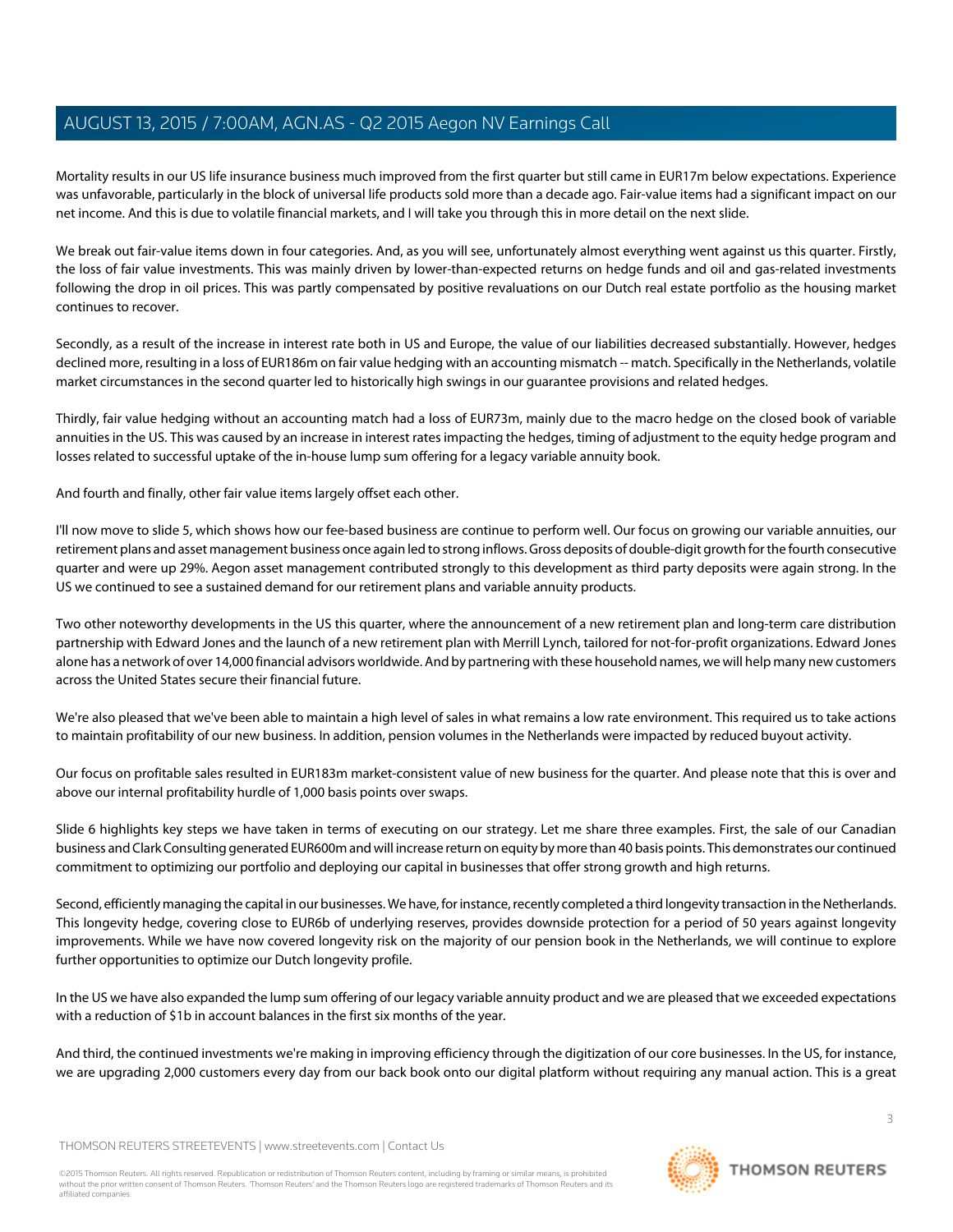example of the type of innovation we need to remain competitive in the future. The benefits to Aegon and Aegon's customers are clear as this leads to higher customer satisfaction which is driving higher retention rates and lower operating expenses which are allowing us to offer competitive fees.

Another good example of successful digitization is Knab in the Netherlands. Its sustained customer growth is supported by very high customer satisfaction scores and recently surpassed EUR2b of savings as more and more clients recognize the benefits of our unique offering.

Our efforts to grow fee-based earnings and manager our capital efficiently are translating into high operational free cash flow, as you can see on slide 7. Normalized operational free cash flows were EUR727m in the first half this year, a growth of 17% compared with last year. Holding excess capital increase to EUR1.5b as dividend upstream by business units were partly offset by the payment of the final dividend, the asset management partnership with La Banque Postale, and holding expenses. Based on these strong normalized cash flows and our solid capital position, I am pleased to announce that we have increased our interim dividend to EUR0.12 per share.

These cash flows are still on a Solvency I basis, which brings me to our update on Solvency II on the next slide. First, however, I would like to briefly touch on another regulatory development, the proposed judiciary rule by the US Department of Labor, DOL. If unchanged, this rule could have a meaningful impact on how products are sold and built, especially for IRAs and variable annuities.

We strongly agree that advisors providing services and products should act in the best interest of their clients and we also broadly agree with the spirit of what the DOL is trying to achieve, the best customer interest standard. However, we believe the proposed judiciary rule in its current form is not workable. Our main concern is that the proposed rule could have the unintended consequence of actually limited low- and middle-income earners access to the advice they need. We and others in the sector have actively engaged with the Department of Labor and remain confident that policymakers will come to a solution that enables those preparing for retirement to achieve their goals.

Let's now turn to slide 8 for an update on Solvency II. This quarter we achieved several important milestones, filing our internal models with the Dutch Central Bank and the PRA in the UK, as well as reaching an agreement on the calibration of our US business. This means that we will use a conversion factor for the US RBC ratio of 250%, where we previously had assumed 200%. This high conversion factor, however, does also cover the issue of transferability.

For the Dutch business, we are allowed to make use of the volatility adjuster, both in our own funds and the SCR calculation. In reaching the agreement with the Dutch Central Bank, we have also agreed to increase the capital we will hold for investment-related spread risk, and in particular mortgages, which had an impact of 15 points on the Dutch ratio.

In the UK, regulators provided new guidance on not only the level of fundamental spreads to be used in the matching adjustments, but also the requirements to hold risk-based capital for the potential change in fundamental spreads in a stress scenario. And this negatively impacted the UK ratio by 30 points.

Having obtained clarity on these key items enables us to tighten our previously guided Solvency II range for the Group to 140% to 170%, giving us a strong capital position. Let me reiterate that local capital position also continue to be important as it is these that will ultimately drive cash flows to the holding.

As we have committed, we today provide you with more insight on where we believe our units will be. It's important to realize, however, that there still remain a number of uncertainties and we expect to be able to provide further clarity at our next analyst investor conference in January.

In summary, so this quarter was marked by an increase in earnings, sales and cash flows. Our capital position remained solid, while we continued to make progress on the implementation of Solvency II. By managing our capital efficiently, by digitizing our business and by optimizing our portfolio, we're making significant progress on execution of our strategy and this gives us every confidence as we look to the future.

Darryl and I are now happy to take your questions. Thank you.

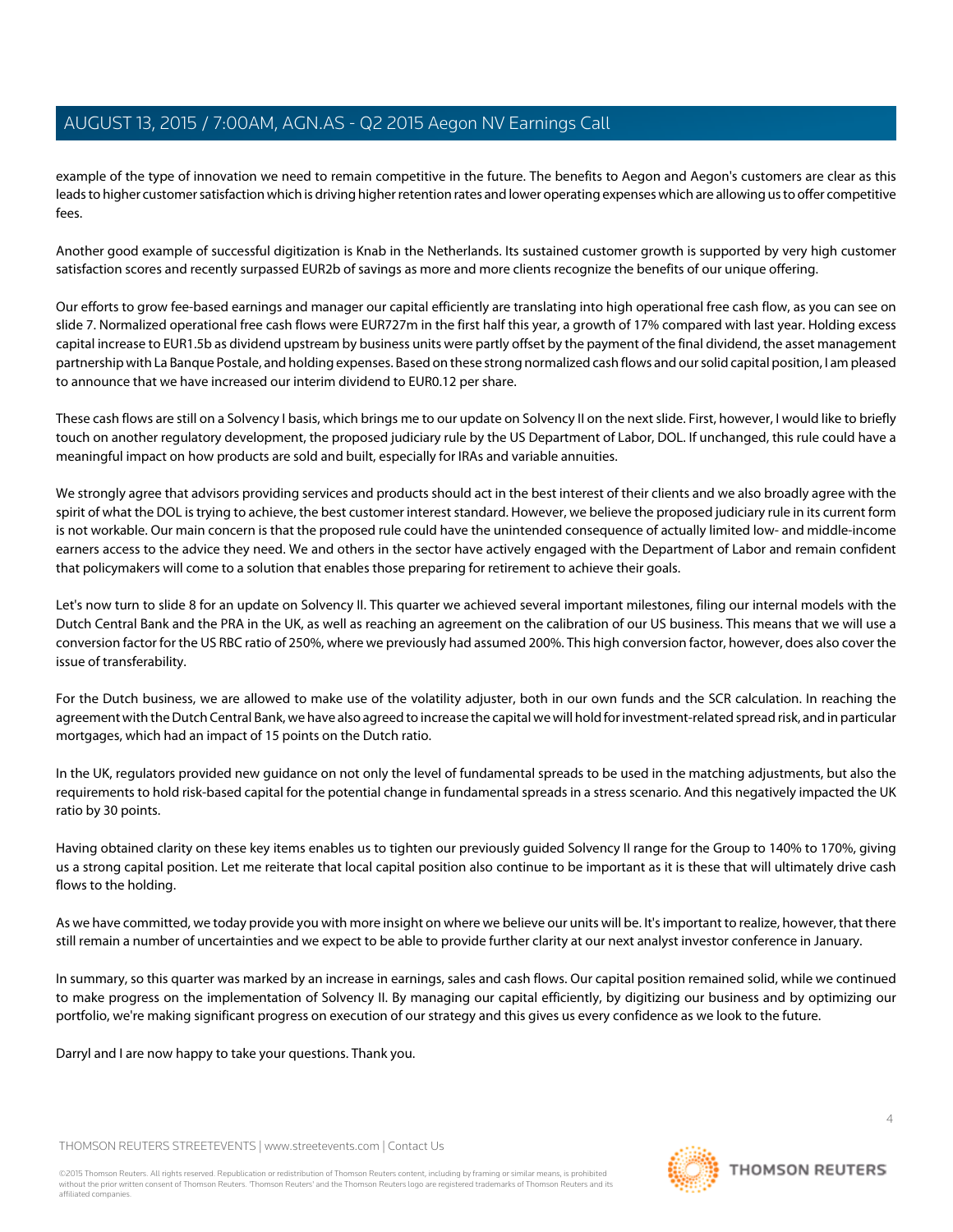### **QUESTIONS AND ANSWERS**

#### **Operator**

<span id="page-4-1"></span>(Operator Instructions). Farooq Hanif, Citi.

### **Farooq Hanif** - Citigroup - Analyst

Hi. Thanks very much. I hope you don't mind me asking three questions. Firstly, I want -- I'm interested in the range of your Solvency II, the 140% to 170%, and in particular why there's such a large range for the Americas and other business units. So if you could explain qualitatively what's going on there.

Secondly, what further capital management plans do you have to improve your position within that range or, if you're not willing to answer that, at least do you think there is material stuff that you can do in the near term to gain this thing in the right way? Maybe that's the wrong phrase, but just improve your probability of getting to the upper end.

<span id="page-4-0"></span>And lastly, what does not paying a dividend from the Dutch business do to your capital in the Dutch business every year. Thanks.

### **Darryl Button** - Aegon NV - CFO

Hi Farooq. It's Darryl. Let me try and address those three questions in order. Wide range still, what causes the size of the range? Well we're still overarching, we still have some built in for we don't know what we don't know, and I would just leave that across all of the units. We still have to complete a number of conversations between now and the end of the year. However, we thought it was important to at least give you a feel of where we think these ranges are.

The Netherlands range is admittedly wider than the other because that's probably where we have still the most uncertainties on the feedback from our internal model application. And in particular I think it's well known that we're using the matching adjustment mechanism in the UK and there was a deterioration on the UK ratios from the fundamental spreads that surprised us and the industry a few weeks ago or a couple of months ago now. And that is why the UK has gotten moved to the left but also gotten smaller as we've gotten that clarity.

We did get clarity from the Dutch Central Bank on the ability to use the volatility adjuster mechanism. And that has been factored in here. However, we did have to make some adjustments to our spread risk capital on the asset side, and in particular the mortgages. And that was also a negative impact.

However, that being said, the overall model application still is in their hands for review and we're still awaiting feedback on the overall package. And given the relative lateness of both of those items, the volatility adjuster and the mortgage spread risk, that still needs a deeper review from the Dutch Central Bank. So there's more uncertainty there.

On the Americas, admittedly it's much more of a mechanical answer and it is a lower answer than what we had been expecting because of the 250% conversation ratio. There are still some open items, although admittedly they are smaller in the Americas and getting smaller. We do have some open items on tiering of the US capital base and how things like deferred taxes factor into the Group ratio. We have to work through those conversations.

And then of course there are the natural things that might move the RBC ratio itself on the US side, which provides some uncertainty in here. But admittedly the uncertainties on the Americas are certainly getting smaller.

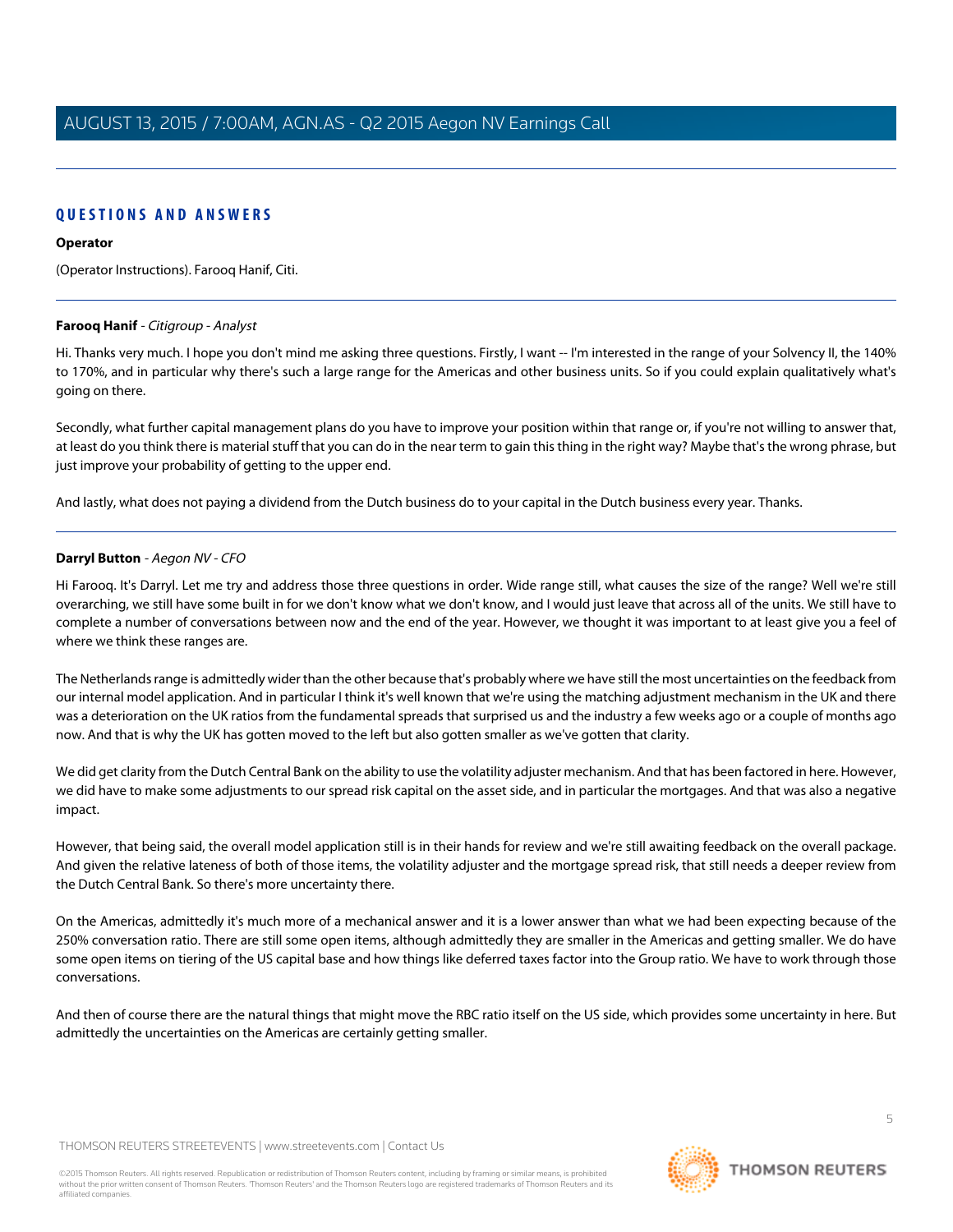On your second question, capital management actions, there are quite a number of actions that we're still and will be executing on between now and the end of the year to make sure that we have optimized -- I'll use the word optimized. We're particularly in Europe, between the UK and the Netherlands, adjusting our hedge programs to make sure that they are optimized to the Solvency II framework. And that's in our sight line and we're in full control of that process and executing on that.

Third question, I think, if I wrote it down correctly, was the Netherlands, what if the Netherlands is unable to pay a dividend and how does that impact your capital. All I can reiterate there again is the majority of the cash flow does come from the US, and the US is not impacted at all by the Solvency II standard, so that's the good news. We just don't know where we sit with the Netherlands. It will very much depend if we're in the upper end or the lower end of that range that we've shown here today. So that's still very much an open conversation between us at the Dutch Central Bank between now and December.

### **Farooq Hanif** - Citigroup - Analyst

I just wanted to go back, come back on the Netherlands. I think my question was more is it material to the Dutch solvency ratio you not paying a dividend every year? So the operational capital generation and the growth in that capital ratio, is that quite a big positive every year because you don't -- you decide not to pay a dividend?

### **Darryl Button** - Aegon NV - CFO

Yes, well, so a couple of things. In terms of size, we have been upstreaming on average around a EUR250m dividend from the Dutch operation. So that's in absolute terms the size that we're talking about. And you can do the math in terms of what EUR250m does to our holding capital position and our cash flow position.

We still have to do the analysis of what the Solvency II operating cash flow generation looks like. And part of that is still hung up in this conversation that still needs to happen in terms of the final calculation. So it's difficult to unwind the framework going forward till we complete that. I would say that cash is cash over time. So evaluation frameworks can move that any one single point in time, but then over time cash is cash. So you think you will get back to somewhere in that same zone over the long term.

In the near term though, our recent capital planning and expectations from the Netherlands has been around that EUR250m mark.

### **Farooq Hanif** - Citigroup - Analyst

Okay. Thank you very much.

### **Darryl Button** - Aegon NV - CFO

Yes.

### **Operator**

Ashik Musaddi, JPMorgan.

THOMSON REUTERS STREETEVENTS | [www.streetevents.com](http://www.streetevents.com) | [Contact Us](http://www010.streetevents.com/contact.asp)

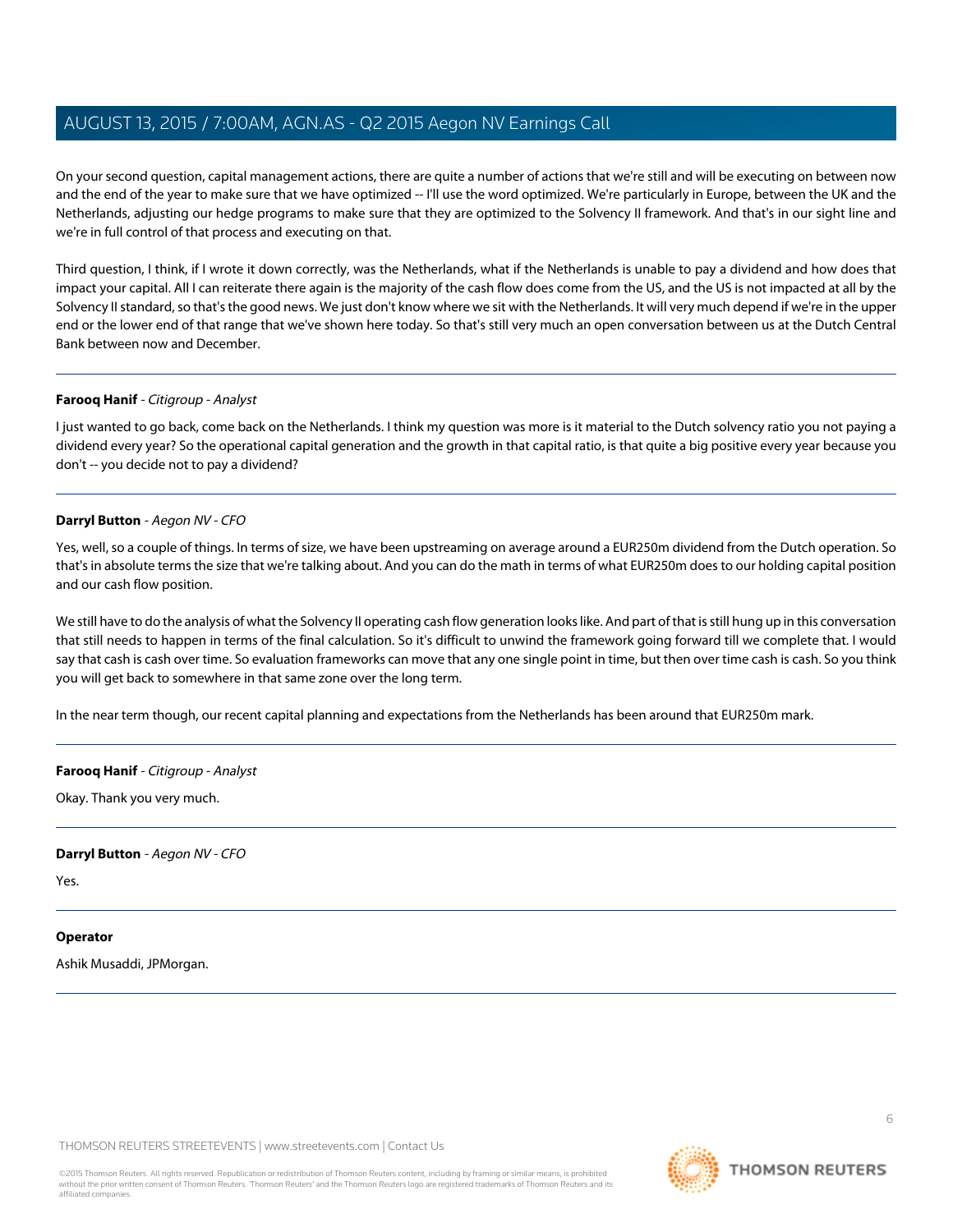### <span id="page-6-0"></span>**Ashik Musaddi** - JPMorgan - Analyst

Hi. Good morning, Alex. Good morning, Darryl. A couple of questions. You keep on flagging this fundamental spread thing in UK, whereas not even a single UK company is flagging that. What is the problem there and why did you take 30-percentage-point hit on that? And just on the -- that same thing is what is the impact of that on the Group ratio? That's the first one.

Secondly is if you think about just going back to the question asked by Farooq, are you really comfortable with your Dutch and UK capital position here or are -- will you be looking to address specifically these two geographies?

And thirdly is what are your discussions with the regulator with respect to your Group dividend, i.e. a weak solvency ratio in Netherlands and UK, will that impact your Group dividends to shareholders? Thank you.

### **Darryl Button** - Aegon NV - CFO

Yes, let me give a shot at that. So on the fundamental spread issue in the UK, actually I think very much the rest of the UK industry has been talking about this issue, although they may be in different form. But this is really what led to the movement over to the transitionals that came out of nowhere last quarter. Really there was just a stark change in the treatment of the size of the fundamental spreads that are shaved off the matching adjustment and then the treatment of that in the capital calculations. And a lot of the UK industry is now talking about using transitionals for exactly this reason, and this is why.

So I don't believe we're unique in this and I think maybe others have talked about it in a different form. But that's what's in behind the movement to transitionals.

### **Ashik Musaddi** - JPMorgan - Analyst

Sorry, just to interrupt you on that one. UK companies are talking about the longevity being the biggest pain for them, which I don't think -- I don't think fundamental spread has anything to do with the longevity. I think that is to do with the credit spread part, whereas UK companies are talking about risk margin, which has to do with just longevity.

### **Darryl Button** - Aegon NV - CFO

Yes. Again, I guess I can't comment on how others have been talking about the component pieces. What I can tell you is that there was a change in methodology on -- well, there was a change in the fundamental spreads themselves. That's going back a while now, so that's going back into last quarter. And there was at least a change in view and our interpretation of how those fundamental spreads need to be built into the SCR calculations. And that was built. So that created a numerator and a denominator impact. I believe that impacted anybody using the matching adjustment. But again, all I can speak to is it certainly had an impact on our expectation.

On the are we comfortable on the capital position in the Dutch and the UK business, I'll start with the UK. As I think everyone's aware, our capital has been on the lower end of our tolerance level. And our pillar 1 ratio currently sits at the 135 level. And that is below what we think is long-term capital aspirations for our business in the UK, which is why we've not been paying a dividend from the UK and strengthening the capital base from the operational earnings.

I will say that our normalized operating cash flow out of the UK is tracking well for the GBP100m per annum, GBP25m per quarter that we signaled earlier. And so that is tracking well and going well. But we're definitely on the lower end and building capital in the UK and not in the dividend-paying mode as of yet.

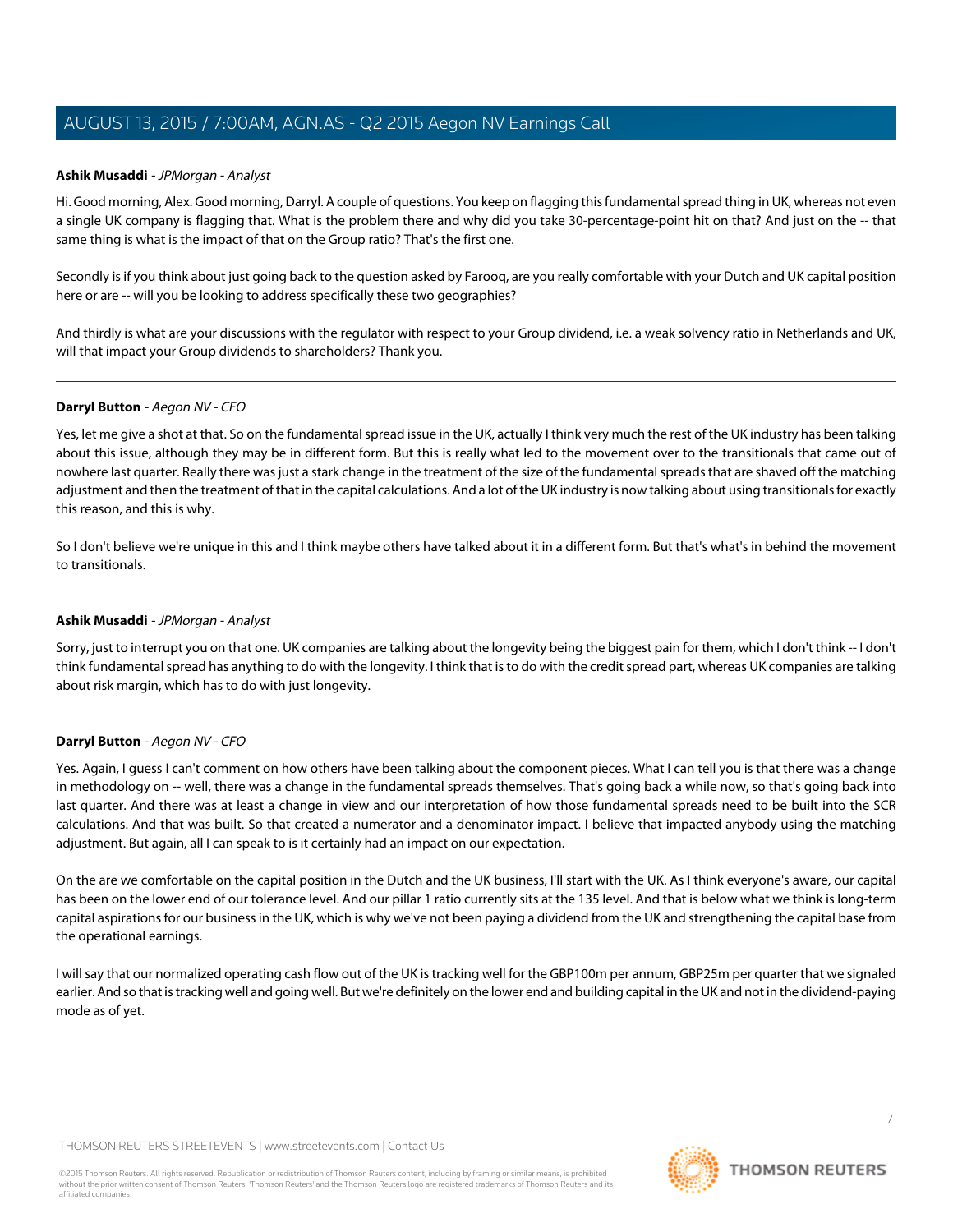On the Dutch situation, it really depends, quite frankly, on where we are in that range. And I think that unfortunately the range is still pretty wide. But it depends if we're on the upper end or the lower end on our ability to upstream the dividend this year. And that's really going to take it into unfortunately a fourth-quarter conversation.

### **Alex Wynaendts** - Aegon NV - CEO

Let me take you through the third question, which is your question on the Dutch regulator in relation to the dividend payment of the Group. As Darryl said earlier, the biggest part of our cash flows are coming from our US business, and our US business is not impacted by Solvency II. So our cash flow stream to the holding continued to be strong. Our overall capital position remains strong, and that's why we've announced also an increase in our interim dividend. I think it's important that you recognize that.

And secondly, I'd like to reiterate here that we have expressed our intention of doing a share buyback once we have clarity and after we have clarity around Solvency II. And that commitment remains very firm.

### **Ashik Musaddi** - JPMorgan - Analyst

All right. That's very clear. Thank you.

### **Operator**

<span id="page-7-0"></span>William Elderkin, Goldman Sachs.

### **William Elderkin** - Goldman Sachs - Analyst

Hi. Good morning everyone. Alex, you've actually just answered the question I was about to ask. But I was slightly struggling to reconcile the declaration you made in terms of the interim dividend, your confidence in the future, but coupled with what sounded like fairly cautious commentary, certainly to me, in terms of the UK capital position and uncertainty in terms of the Dutch capital position. If you can shed any more light on that, though I think you've probably addressed most of that with your comments just now.

### **Alex Wynaendts** - Aegon NV - CEO

Yes. No, I think we would not add anything than reiterate what I just said earlier.

### **William Elderkin** - Goldman Sachs - Analyst

Yes, okay. All right. Thank you.

### **Alex Wynaendts** - Aegon NV - CEO

Thank you.

#### **Operator**

Mark Cathcart, Jefferies.

THOMSON REUTERS STREETEVENTS | [www.streetevents.com](http://www.streetevents.com) | [Contact Us](http://www010.streetevents.com/contact.asp)

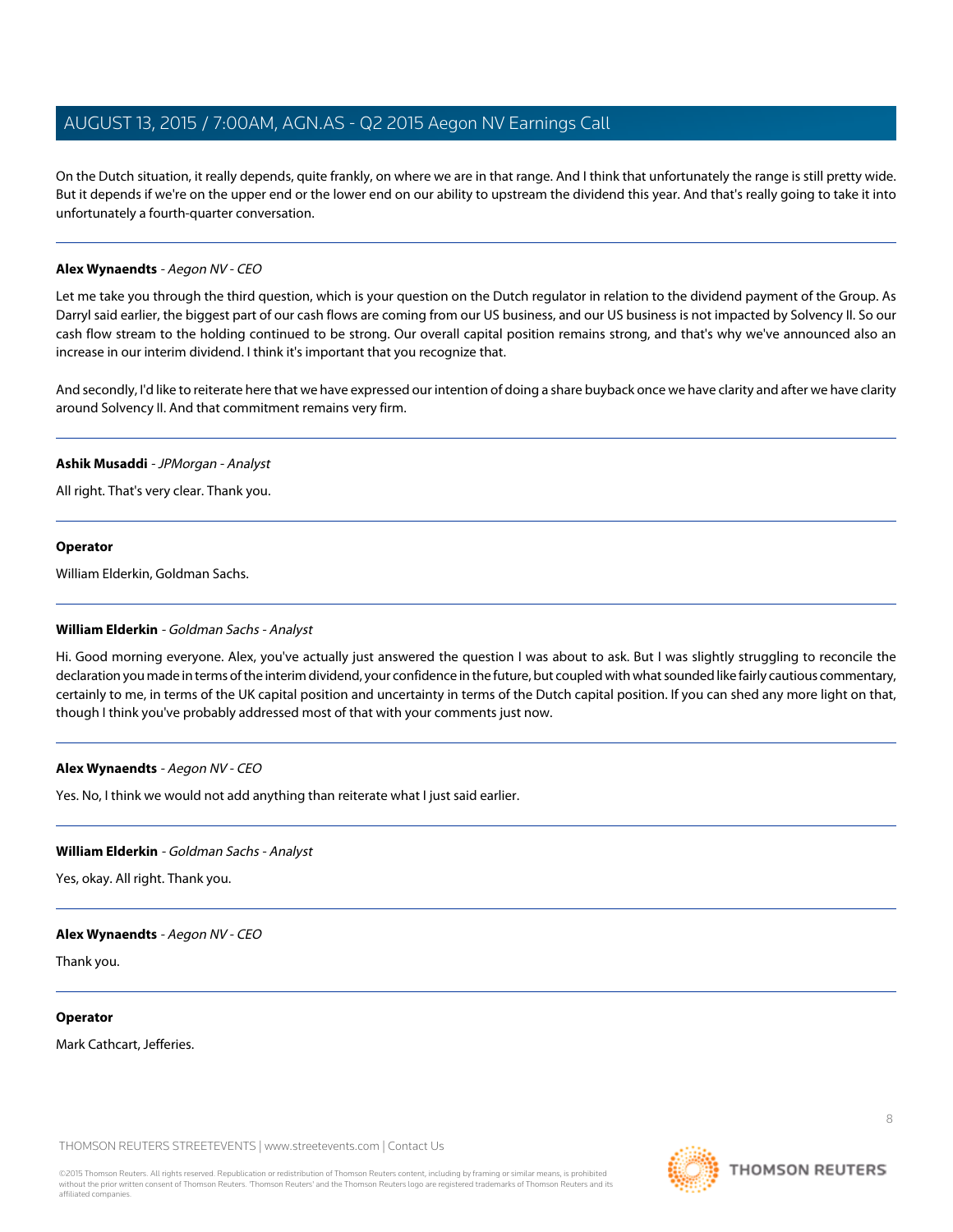### <span id="page-8-0"></span>**Mark Cathcart** - Jefferies - Analyst

Yes, hi. In relation to the EUR300m derivative loss in the second quarter, you said everything seemed to go against you. I think you had some sort of hedge rebalancing at a time when you had quite a lot of interest rate volatility. So I'm just wondering if it was bad luck or if there is some kind of risk control issue that needs to be looked at here.

And also are you doing anything so that we don't have these blow-ups in future quarters? Are you likely to change anything on the back of what's happened this quarter?

### **Darryl Button** - Aegon NV - CFO

Yes. Hi, Mark. It's Darryl. Let me take that one. So a couple of things in the fair value. In the Netherlands we did have EUR140m, as you can see on the slides, loss from the fair value hedging program. That's in the category where we do have a match between the assets and liabilities. So we do expect a fairly tight number there.

Just to put some context around that, that was in a quarter where our underlying liabilities and overall hedges moved by EUR3b in the Netherlands. And what fell out of that was EUR140m net loss. So, on one hand, the hedges were, I think you could say, fairly successful and did their job in covering a EUR3b change in the liabilities. On the other hand, the residual that fell out was EUR140m, and that's still EUR140m.

We have identified -- because the movements were so extreme we have identified where actually our hedge could have been even more effective than it was. So as much as we're pleased with the fact that we got the vast majority of the risk change, with rates moving as severe as they did it did show some weakness in our hedge program and we've actually stepped in now and actually made some changes there to fix that. So that's the context around EUR140m from the Netherlands.

In the US we do have a number of interest rate hedge programs where we get no accounting match whatsoever. So when we have a sharp rise in interest rates or fall in a quarter like we had in Q2, then we will bear some losses. And they are really more accounting losses and not economic losses. And that was part of the underperformance in the US.

There was also 30m in the US related to the acceleration of our ALSO program, our alternative lump sum offer program for the old GMIB. And that was in there and we're getting some successful take-up rates on that. But that came at a cost as well.

So those three combined with what Alex mentioned earlier in his opening remarks on the fair-value investments, which do fluctuate plus and minus any one quarter, but also going against us really explains the bulk of the miss in the fair-value line.

### **Mark Cathcart** - Jefferies - Analyst

Okay. Thanks.

### **Darryl Button** - Aegon NV - CFO

Yes.

### **Operator**

David Andrich, Morgan Stanley.

THOMSON REUTERS STREETEVENTS | [www.streetevents.com](http://www.streetevents.com) | [Contact Us](http://www010.streetevents.com/contact.asp)

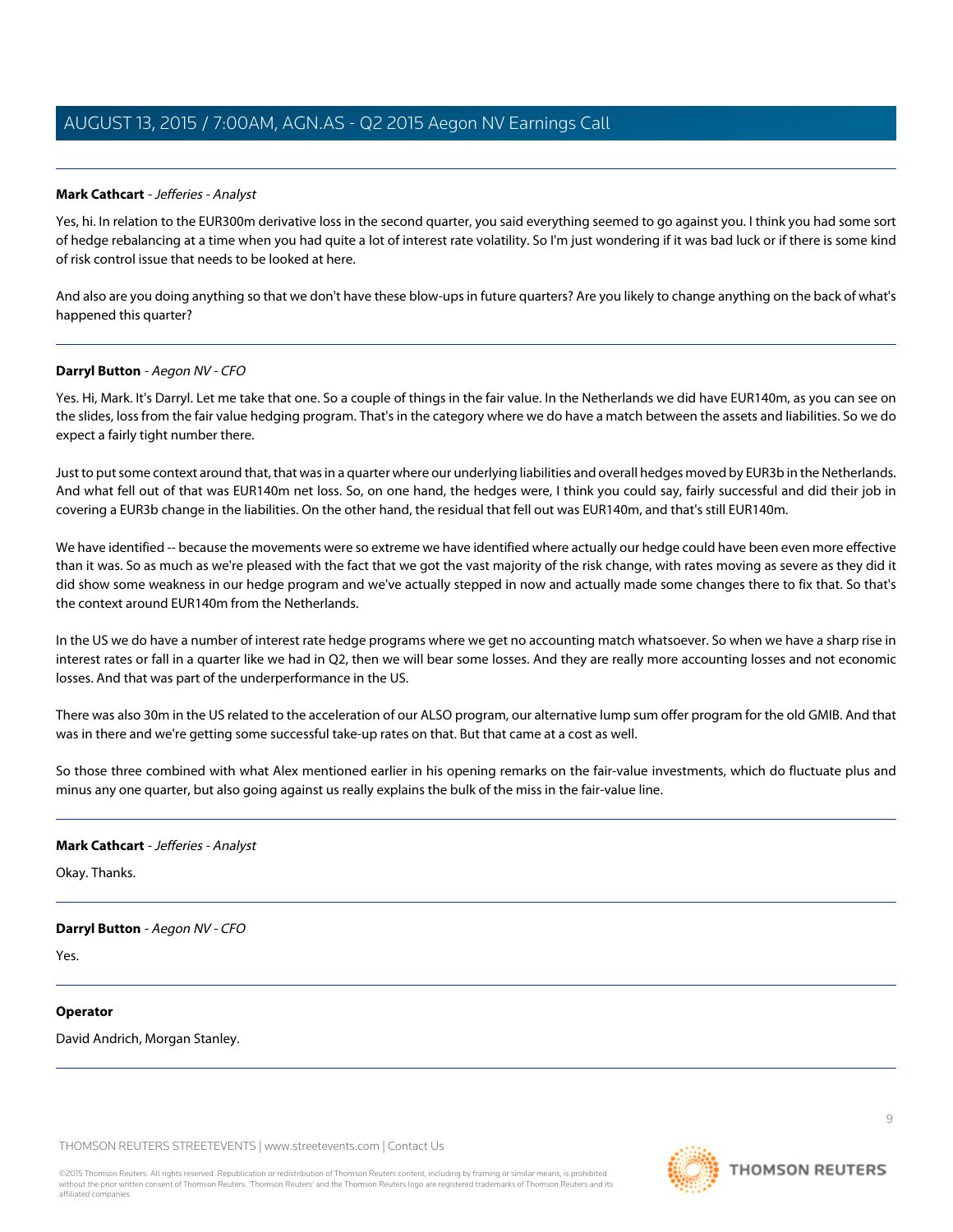### <span id="page-9-0"></span>**David Andrich** - Morgan Stanley - Analyst

Hi. Good morning. Thank you for taking my questions. I just had a question about your Solvency II ranges, particularly for the Netherlands and the UK. And I was wondering, the bottom end of the ranges for these two countries, and maybe particularly in others but it's probably typical of the UK too, I was just wondering, is this essentially a convergence with your standard formula Solvency II number or is there still kind of a gap there between where your standard formula number would be and where the bottom end of your partial internal model would be?

And the second, it's likely you probably are not able to answer this given discussions are still ongoing, but can you give any indication of what kind of minimum Solvency II level the Dutch or UK regulators are looking for, any indication at all?

### **Darryl Button** - Aegon NV - CFO

Yes David. It's Darryl. Let me take those. The first question, the answer is yes actually; it is a convergence with our standard formula numbers. We're finding actually a very small difference now between our internal model and our standard formula numbers. Of course you never really know on standard formula because in the standard formula framework you have the ability for capital add-ons that could be added later so you don't ever have definitive knowledge of what your standard formula is. But on the calculated standard formula numbers and our internal model the gap is actually quite small now.

And then do I have some insight on the minimum standards? Not really. Those are the conversations that we're going to have in the second half of the year around what ranges that we want to run to.

The only thing I would maybe add there is that we've always said from the beginning Solvency II is a different framework from the old Solvency I and especially in that all the risks are covered in the denominator. So unlike the Solvency I framework where it was a little more high level and factor based but known to be gaps in risk coverage and therefore you held higher multiples to make up for those gaps, Solvency II works in a different way. You identify all of the risk coverages, you quantify them, you calculate them, you build models and you put them into the denominator.

So, as a result, we have always expected lower ratios and that's kind of what we're seeing and we'll carry that into the conversation in terms of what the expected ranges and coverages are for us to be able to continue to pay dividends. And that will be a big part of our second-half discussions and certainly what we'll be discussing with you in January.

### **David Andrich** - Morgan Stanley - Analyst

Great. Thank you very much.

### <span id="page-9-1"></span>**Operator**

Gordon Aitken, RBC.

### **Gordon Aitken** - RBC - Analyst

Yes, morning. Three quick questions please. You mentioned in the Dutch market that you have undertaken a third longevity hedging and you said there are further options there. Just wondered if you could give us more details on those further options on the Dutch liabilities.

And also, could you hedge the longevity risk you have in the UK or could you even sell that UK annuity block? That's the first question.

Secondly, on operational risk, are you calculating capital for operational risk on an internal model or the standard formula? And if it's the internal model, is there a risk here that the regulator says you should use a standard formula?

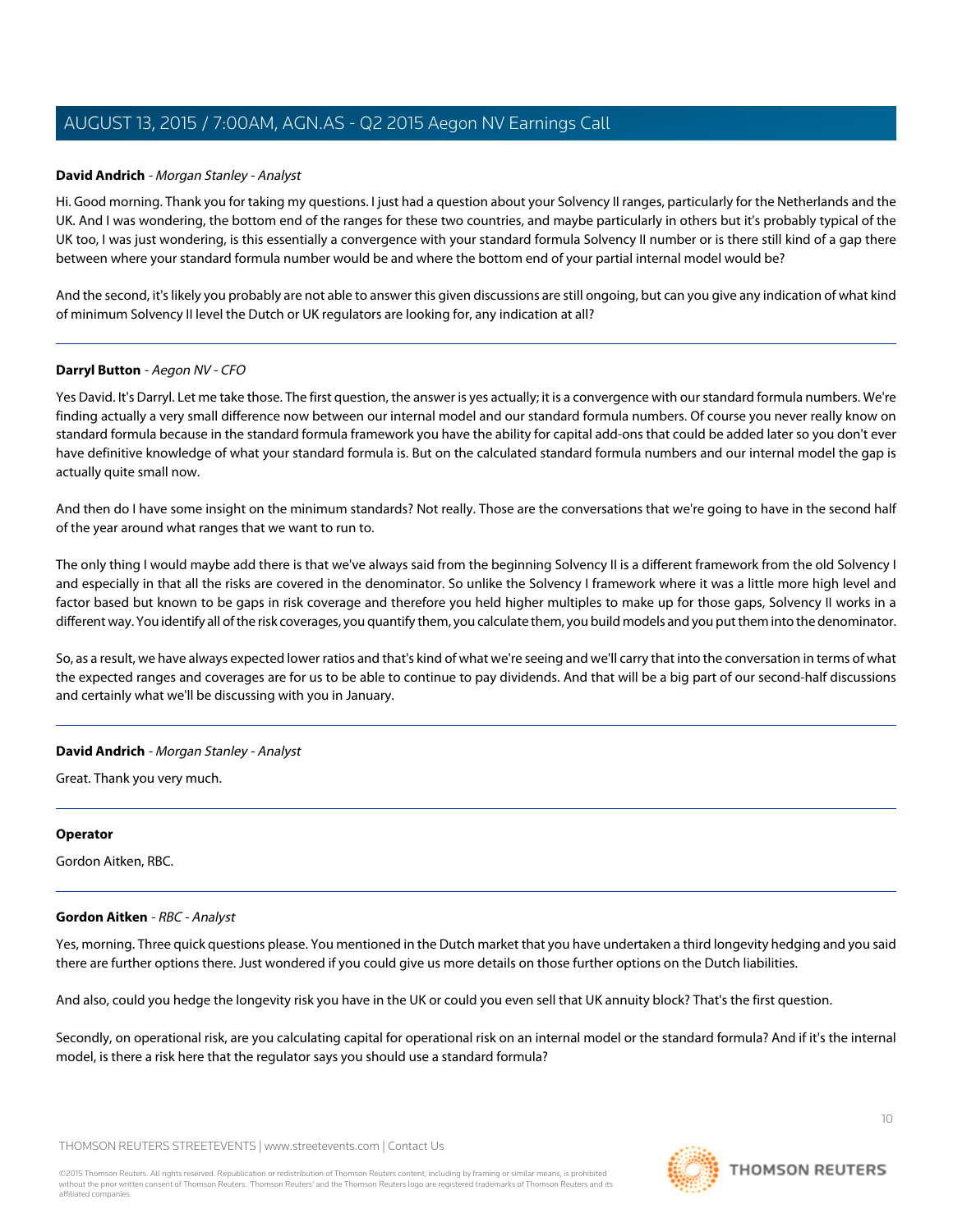And just finally on fungibility, we've had equivalence clarified for the US at 250% but the US regulator will not practically allow RBC's to drop below let's say 400%. Are you concerned about how fungible the capital in the Group is? Thank you.

### **Darryl Button** - Aegon NV - CFO

Let me take that. On the NL longevity, is there opportunity to do more? Yes, absolutely, and in fact actually the deal that we just announced back in July was 40% of actually a larger package deal that we put together. So we've executed on 40% of a EUR15b reserve coverage deal and we're currently out shopping and negotiating on the remaining 60% of that deal. So there's EUR6b done and another EUR9b to still go from that same deal. So we are still seeing appetite and demand in the market for longevity risk and we're still going to be actively looking to lay longevity risk off in the Netherlands.

Yes, there's also an opportunity to do something similar in the UK and actually we're looking at that as well. And so we are looking at some longevity hedging for the annuity book in the UK and that's actively ongoing. I should have mentioned that earlier on the capital management initiatives question that came up.

On the operating risk question, the answer is we're actually on a standard formula already so these numbers are on a standard formula operating risk calculation there for operating risk capital.

And then on the US fungibility, it's actually the bigger issue has really been transferability and I think that's the heart of the question you asked. And that is the good news of the calibration decision and conclusion we've reached with the Dutch Central Bank is that although it's the 250 factor and it's higher than we expected which gives us a lower ratio, it does also include the transferability issue. So there's no further discussion on haircutting the US numbers for transferability, which is basically -- I think it's what you meant by fungibility -- it's the ability to transfer the excess capital over and above a 250% RBC ratio and count that in the Group ratio. So that's been settled.

### **Gordon Aitken** - RBC - Analyst

Thanks very much.

### <span id="page-10-0"></span>**Operator**

Nick Holmes, Societe Generale.

### **Nick Holmes** - Societe Generale - Analyst

Hi there. Thank you very much. Two questions please. First, coming back to Solvency II, you've got quite a wide range of the Group, 140% to 170%. I wanted to ask what is your target level?

And then looking at, Alex, you mentioned the share buyback is still very much on your agenda when you conclude the Solvency II, can you give us some sort of sensitivity for the share buyback. If you were at 140% would you still do the buyback?

And then second question is on something completely different which is the DOL proposal. Wondered if you could give us a little bit more color on this? I know that you and the industry are obviously discussing it and you're not happy with the proposal as it stands, but wondered if you could just give us a bit more color about the products that you see affected. Is it your retirement services products as well as your variable annuities that could be affected? And what sort of proposals are you making to the DOL to ensure that there is not an adverse effect on your business? Thank you very much.

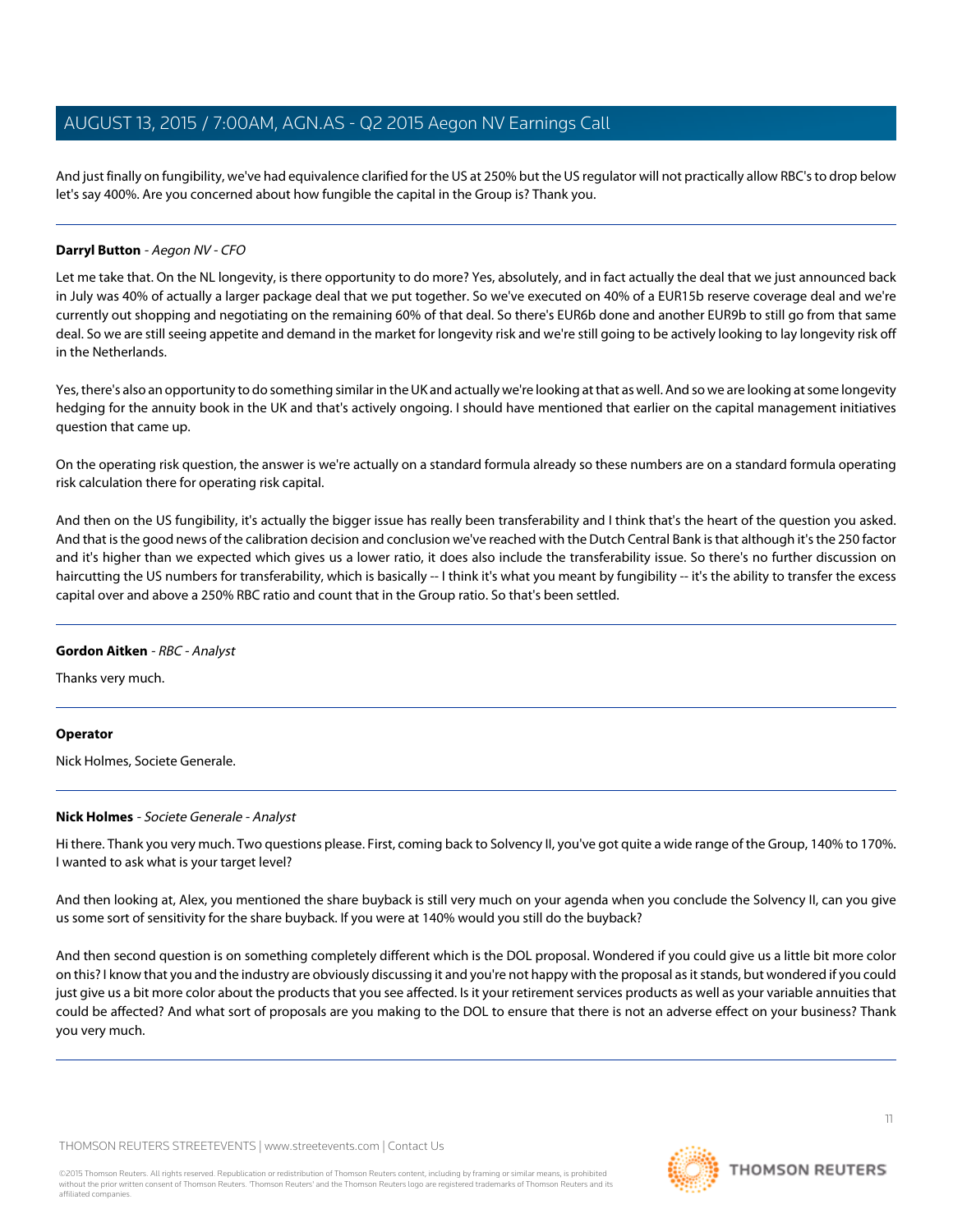### **Alex Wynaendts** - Aegon NV - CEO

Thank you Nick. On the Solvency II ranges, as I think Darryl very clearly indicated, it is too early at this point in time to give you any further indication as to where we feel the range should be.

And, again, I will reiterate here that the biggest part of our business is in the US; the biggest part of our capital is in the US. That is driven by different rules than Solvency II. That also has different rules in terms of cash flow and fungibility. So we will provide you that clarity hopefully at the end of the year, certainly in January when we have our A&I conference. But, as such, you need to look at it as different pieces and there's still quite a number of outstanding issues which we want and have to discuss with our regulator.

I think it's important to note here that the capital position we have today, and the cash flows we have, have allowed us to increase our interim dividend to EUR0.12, and as we've shared with you earlier, these discussions around dividends, about capital, are all discussions we're also having with our regulator.

Now on the share buyback, I'm afraid I will have to give you the same answer. What I did say is we remain committed on executing on a share buyback. That's a commitment we've made. We will remain committed to it. At exactly what level and when and how is something I cannot be clear today. Repeated, at the end of the year when we have clarity, when we have resolved all outstanding discussions, we will give you the clarity you're looking for.

Now on the department of labor, the DOL, yes, indeed, this obviously in its present form, as I said in my introductory remark, is we believe not really workable. And the reason it's not really workable is that we see that the unintended consequences are such that it is going to limit middle income earners' access to advice and advice they really need. We've seen quite similar trends in other markets, in the UK in particular. It is important that people when they're looking at how they retire at what products and solutions they need, they will need advice and that advice needs to be paid for.

Now the question is more how does that advice need to be paid for? Is it a commission? Is it a fee? And I think that is really at the heart of the discussion, what form, under what form, what type of products will we make available so that we can continue to address a very significant need, the need for people to ensure that they have an income over the remaining part of their life.

Now in its current form, yes, it will have, in my view and the view of the industry in general, potentially an impact on what I would call qualified sales, VA sales, as for Aegon that represents 58% of our sales. That part is potentially impacted if the rules are not changed from where we are right now today.

What we also see is that it's likely that assets will be retained actually longer in pension plans. To what extent that is going to be an offset at this point in time clearly is very difficult to say. We are engaged in discussions, as you're aware, as an industry, very actively engaged.

At this point in time today is the last day of the hearing, which has not shared, as you know, the last four days of hearings have not shared enormous amount of new information. I think all parties will have to take it back but we do hope to get more clarity within two to three months. But what we understand is that there is an understanding that a number of rules have to be adjusted in order to make sure that it does not have the unintended consequences which we've been flagging very clearly. I hope this helps Nick.

### **Nick Holmes** - Societe Generale - Analyst

No, that certainly does. Thank you very much. Just a very quick follow-up on the DOL proposal. A lot of people have focused on the negatives, the unintended negative consequences, as you describe, of less advice, less sales. Do you think there is a potential for a positive in the sense that more constraint on things like advisor commission/remuneration might actually be positive for profit margins, there could be a more disciplined approach to distribution?

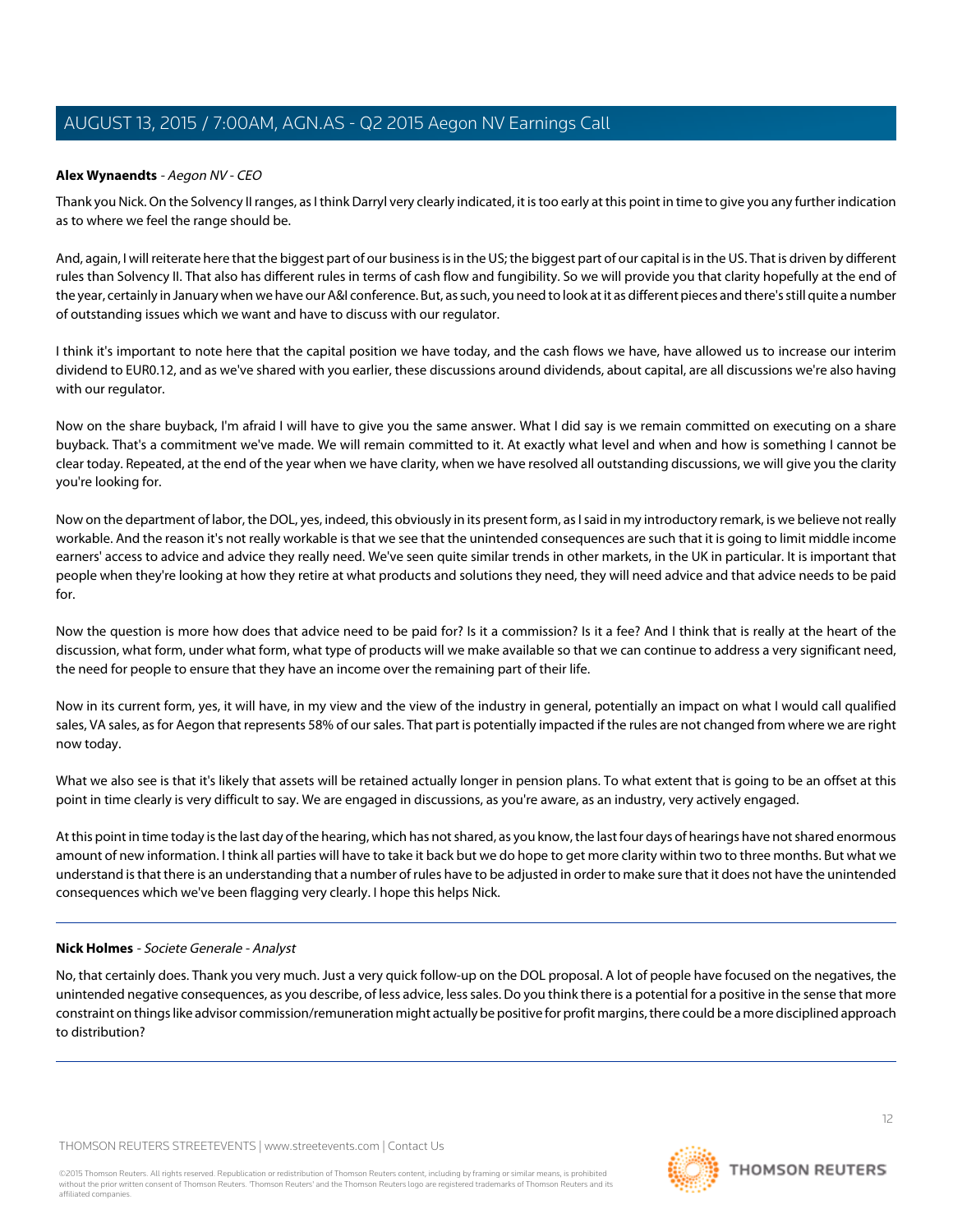### **Alex Wynaendts** - Aegon NV - CEO

Well, again, that is very early to say that at this point in time. I think we've been very clear that we very much agree that we should act in the best interests of our customers. We should do that with the right product. We should do that in the right way of selling it, which I think is really important. And the compensation element is important because without a compensation element there is not sufficient incentive from anybody really to take the steps they need to take in order to prepare for retirement.

So what we see, and that is clear in markets where similar rules have been applied -- and you're well-placed in the UK to see what RDR has done -it does have an unintended consequence and you see whole parts of the population effectively not being served anymore just because the system does not allow the proper remuneration for the advice which is really needed.

### **Nick Holmes** - Societe Generale - Analyst

Okay. Thank you very much.

### **Operator**

<span id="page-12-0"></span>Steven Haywood, HSBC.

### **Steven Haywood** - HSBC - Analyst

Hi. Good morning everybody. With regards to the US mortality adverse impact you saw this quarter, I know the absolute size of it is lower than in the first quarter but is this do you reckon a continuation of the trend seen in the first quarter or more of a one-off related item? And do you think this will come under particular scrutiny at your yearly review in the third quarter?

Also I just wanted a question on the ALSO program. You say there was a 30m loss in the second quarter. Is this dollars loss and also do you expect any further losses going forwards?

And then just a small question on the non-life business and how is the review of this business going and how is the run-off of the proxy channel going as well? Thank you very much.

### **Darryl Button** - Aegon NV - CFO

Steven, it's Darryl. Let me take the first two on US mortality and ALSO. On the US mortality, I'm looking at it as a one-off definitely. We are pleased that it's come back significantly from Q1. We knew that -- we were pretty sure that the Q1 was a seasonal aberration but admittedly still \$19m behind our expectation.

As I've said in the past, any one quarter fluctuation -- we have a large block of mortality in the US so we will have fluctuations around the mean. Any one quarter in and of itself is not enough to cause us to change our trend line and our assumptions, but that's obviously something that we will look at for the third quarter. But I'm considering, and as we've analyzed it, again it continues to be fairly disperse across our book, although it does seem to be concentrated more on our universal life products than our term products. But we really haven't been able to pinpoint any one associated factor with that so I'm treating it as a one-off.

On the ALSO, yes, I quoted 30. I think the actual number was \$32m was the impact from ALSO. Do we expect more of that going forward? There will be some; we had a lot of momentum on the second launch of the ALSO program, 600m take-up in the second quarter alone, 1b year to date. Those numbers have started to already taper off going forward so, like always when we release these programs, we get a lot of initial take-up and then they start to drift down. So there will be some more in Q3 and maybe further into Q4 but the numbers will be smaller.

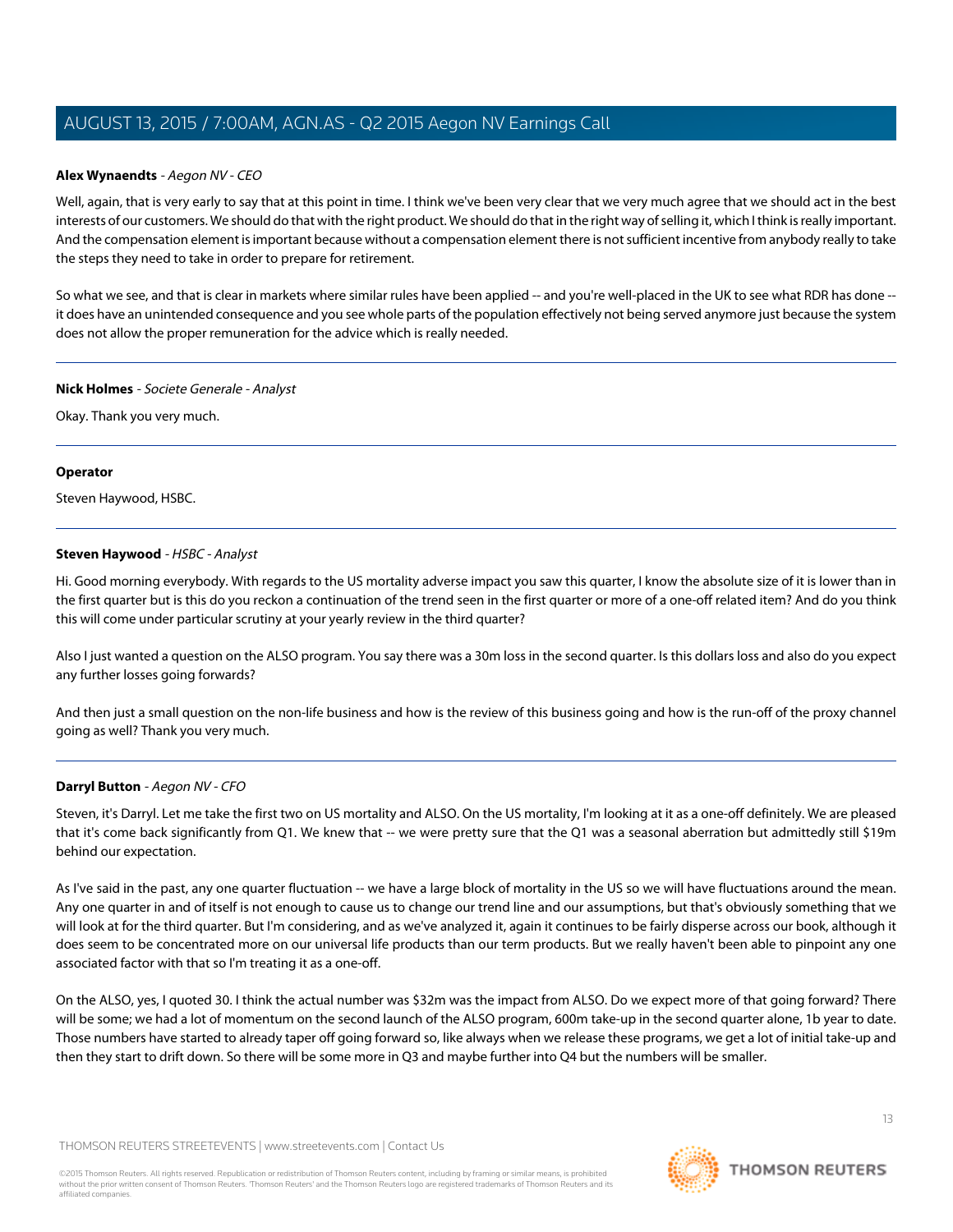On the third question -- I'm sorry I didn't get --

### **Alex Wynaendts** - Aegon NV - CEO

Sure, I'll take your third question. On the life -- non-life business in the Netherlands, the question you ask is about where are we standing in our strategic review. Yes, we have said that certain parts of our non-life business are subject to strategic review. At this point in time there's not more that I am able to share with you but this fits very well into the strategy, a very clearly-stated strategy of focusing and putting our capital in our businesses that we believe are long-term attractive for Aegon, businesses where we can make the right returns with the right risk profile.

And it is in this context we have been reviewing, as you know, Canada, which has now been closed; we're pleased that it has been closed. We have sold our French business. Clark Consulting, recently announced. And we're also reviewing our business, our run-off business in the US which is our BOLI-COLI, so the in-force business, as well as our structured and annuities in the US.

So this fits very well our strategy of focusing on those businesses which we want to maintain and executing on those businesses we feel are not fitting the long-term profile of Aegon.

### **Steven Haywood** - HSBC - Analyst

Okay. Thank you very much.

### **Operator**

William Elderkin, Goldman Sachs.

### **William Elderkin** - Goldman Sachs - Analyst

Thank you for taking the follow-up question, two ones. If the dividend trajectory you seem to be indicating, which is upward, and also just thinking about the comments you've made on a buyback, is that sustainable from your US and other operations if the Solvency II ratios from the Dutch and UK operations are at the low end of the range and hence, judging by what Darryl said, won't be upstreaming? That's question one.

And then in terms of the UK life Solvency II coverage ratio you've provided or the guidance range you've provided, are you making use of transitional relief when you're calibrating that number and that range?

### **Alex Wynaendts** - Aegon NV - CEO

Yes, I just want to remind you that we have increased our interim dividend. I also said that we would be committing to doing a share buyback as soon as we have the clarity. And that is certainly sustainable based on our US cash flows.

On our UK life, you might want to add something.

### **Darryl Button** - Aegon NV - CFO

Yes, on the UK the numbers we've shown you are actually Solvency II without transitionals. However, what the transitionals do -- we will apply for transitionals as part of our package, although what transitionals do is provide some floor and some stability to the ratio in the near term while you convert from the old framework to the new. But, as you know, our Pillar 1 ratio is 135 so the Solvency II and the Pillar 1 ratio are coming in around

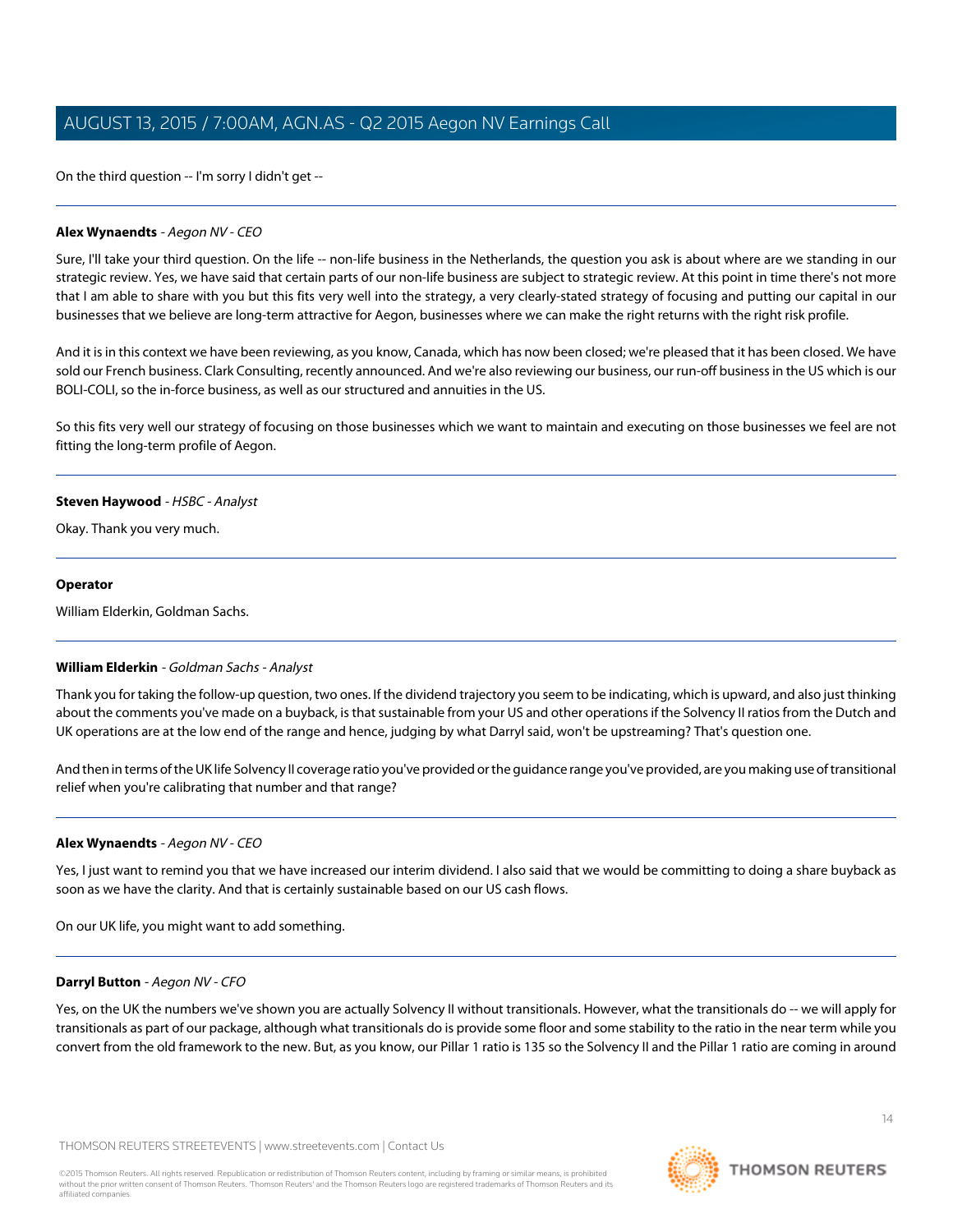the same level ironically. So we will have transitionals as part of our application but the information we're showing you is Solvency II excluding transitionals.

### **William Elderkin** - Goldman Sachs - Analyst

Okay. So just to be absolutely sure I heard that correctly, so the dividend trajectory and the buyback aspiration is sustainable even if the Solvency II ratios of the Dutch and UK entity are at the low end of the range and are not upstreaming for some time? I just want to check I understood what you said correctly.

### **Alex Wynaendts** - Aegon NV - CEO

I can just repeat what I just repeated. We have strong cash flows coming from our business. We have a US position which is not affected by Solvency II. We have to obviously get the total picture around Solvency II at which time again we will confirm what our position will be, but based on where we are today, the information we have and the cash flows from the US, that is sustainable.

### **William Elderkin** - Goldman Sachs - Analyst

Very clear. Thank you.

### **Operator**

<span id="page-14-0"></span>Matthias de Wit, KBC.

### **Matthias de Wit** - KBC Securities - Analyst

Yes, good morning. I have a few questions left. First of all is on the market impact on your operating cash flow which were EUR677m negative. I wonder whether you could break this down between the different components? And it would also be helpful if you could provide an indication on why these losses are larger than the IFRS losses linked to these non-recurring or market impacts?

Second question I had is on the Solvency II treatment of your US captives. Could you provide some indication on how you've dealt with them currently and whether there is any remaining uncertainty in this respect? Thank you.

### **Darryl Button** - Aegon NV - CFO

Yes, on the operating free cash flow, the sizeable impact due to markets, the EUR677m, that breaks down, a little over EUR400m coming from the US. A lot of that has to do with the impact of rising interest rates. This is the reverse effect of what we've seen in the last couple of quarters, which is why I've been a little cautious on the excess capital position in the US. We do see some perverse movements in our capital ratios in the US, so when interest rates are going up we're having losses on some of our interest rate hedges that aren't fully reflected on the liabilities, and that actually costs us capital even though we have economic hedges to hedge the risk long term.

So we've seen some gains as rates were coming down, which were a little counterintuitive admittedly, over the last two or three quarters, generating capital in the US, and now we're seeing the reversal of that when rates are going up.

In the Netherlands it goes back a little bit to the -- there was about EUR200m or so due to the Netherlands related to market rates and spreads but one of the impacts is the question I answered earlier which was the ineffectiveness of the hedge program this quarter with a sharp rise in interest

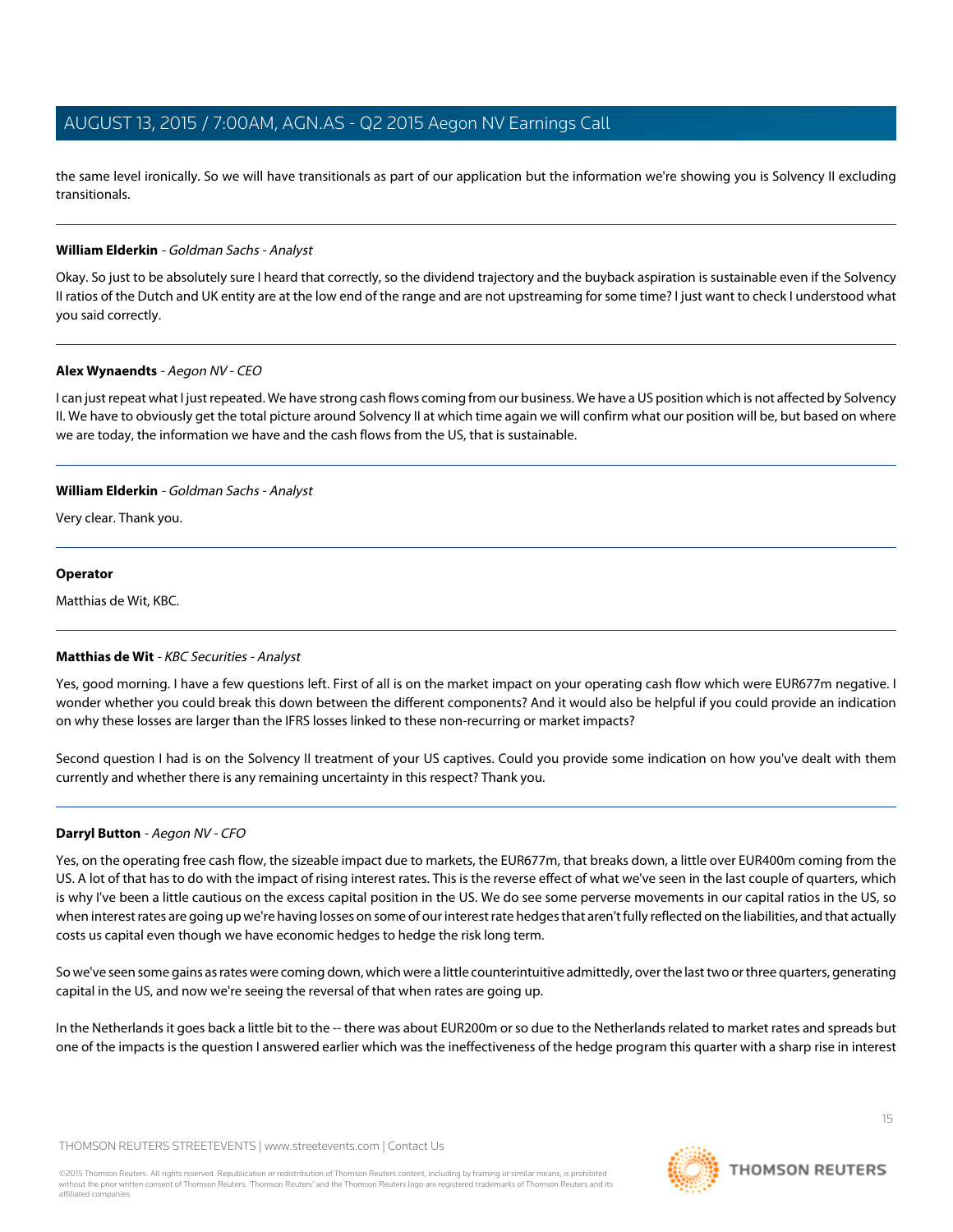rates. Although the underlying hedges performed well, protecting a EUR3b movement in the liabilities, there was still that residual EUR140m that came off those guarantee hedges and so that was --

### **Matthias de Wit** - KBC Securities - Analyst

Are you in this respect talking about a change in the IFRS liability or is this also relevant for the statutory accounts?

### **Darryl Button** - Aegon NV - CFO

It is. The same issue crosses over into the statutory. It's a different mechanism that picks it up, but over in the TRT mechanism on the statutory side had the same ineffectiveness of the hedging come through and impacted, and that's a large part related to -- we always see some volatility in basis risk come through every quarter because of the mismatch between curves and spreads that are used between the hedges and liabilities, but in this quarter it was larger than usual and a lot of it had to do with the same IFRS mismatch carried over on to the statutory side.

#### **Matthias de Wit** - KBC Securities - Analyst

And I guess part of that's reversed since the start of the third quarter or is that the wrong assumption?

### **Darryl Button** - Aegon NV - CFO

Are you talking about in the Netherlands, sorry?

#### **Matthias de Wit** - KBC Securities - Analyst

Yes.

### **Darryl Button** - Aegon NV - CFO

Since the third quarter of 2014?

### **Matthias de Wit** - KBC Securities - Analyst

No, no, since start of this quarter.

### **Darryl Button** - Aegon NV - CFO

The start of this quarter. Sorry, I thought you were going back to last year. The start of this quarter, well, again, I'll take you back to what I said before. The movements in the second quarter were extreme. It did show some weaknesses in our hedge program. We've stepped in to actually tighten the hedge down so what we would like to do is have tighter hedge results and try and keep this number. And really that's a statement across that would apply to the US as well. So we're working on both hedge programs to try and tighten down the volatility that comes off of these and that's ongoing work and we actually have quite a bit of work we're doing in that area.

Now the only caveat I would add to that is we have some additional work to do now in the Netherlands and in the UK in particular. As we have the final Solvency II rules, we do have to also change our hedge programs over to give us the optimal coverage under Solvency II. So there's a lot of work going on right now to tighten those hedges down.

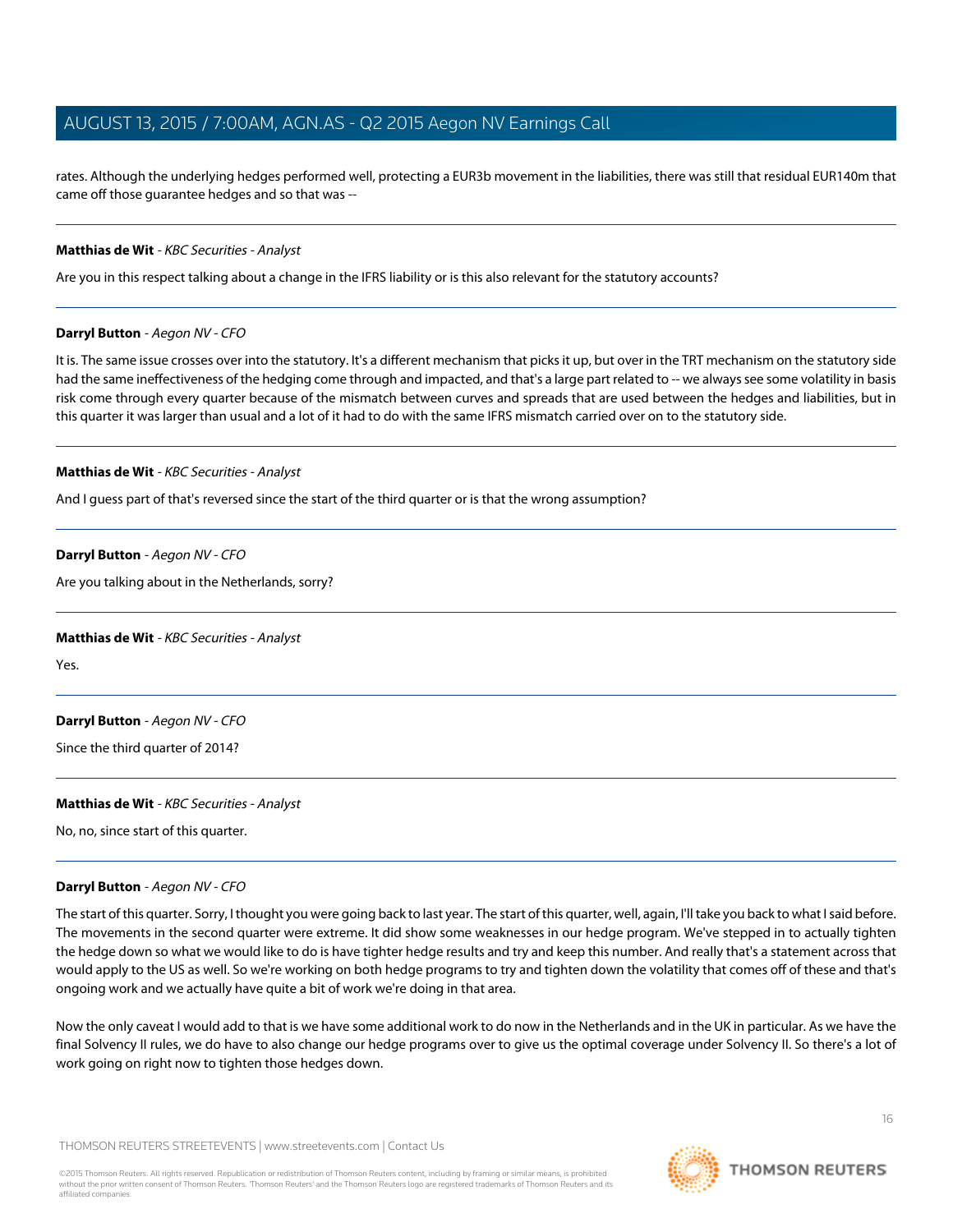### **Matthias de Wit** - KBC Securities - Analyst

Okay. And on captives please?

### **Darryl Button** - Aegon NV - CFO

The captives, yes, that's all encompassed inside of the figures that I gave you before. So there aren't really any, what I would say any material open issues on the captives. We also -- we did recapture one of our largest offshore captives in Bermuda; we did re-domicile that to be an onshore captive inside the US. And so that really does move most of the offshore activity back onshore. And all of the captives are encapsulated in the ratios and numbers that I've given you here today.

### **Matthias de Wit** - KBC Securities - Analyst

Got it. Thank you.

### **Darryl Button** - Aegon NV - CFO

Yep.

### **Operator**

<span id="page-16-0"></span>(Operator Instructions). Archie van Riemsdijk.

### **Archie van Riemsdijk** - Dow Jones Newswires - Media

Yes, hello. This is maybe a bit off-topic but I was wondering -- I recently read a note on possible future plans for Aegon and it said that it has a closed management culture, and that it has to do with the Stichting or the foundation and that would have a negative impact on the shareholder value. What is your idea on that and is that an issue that is considered by Aegon?

### **Alex Wynaendts** - Aegon NV - CEO

Well, let me just put in context what the association is. The association is a shareholder of Aegon, like any other shareholder. The association comes from the time that the Company was formed in 1983. It was between a mutual company and a life company. When the two merged together the interests of the mutual company were actually transferred into, they came into the association as it has right now. The association has been very supportive of Aegon along all the years. The association has provided the support at the times of acquisitions in the past and the association remains a very solid and a very good shareholder, like any other shareholder.

### **Archie van Riemsdijk** - Dow Jones Newswires - Media

Okay. So no worries on that front?